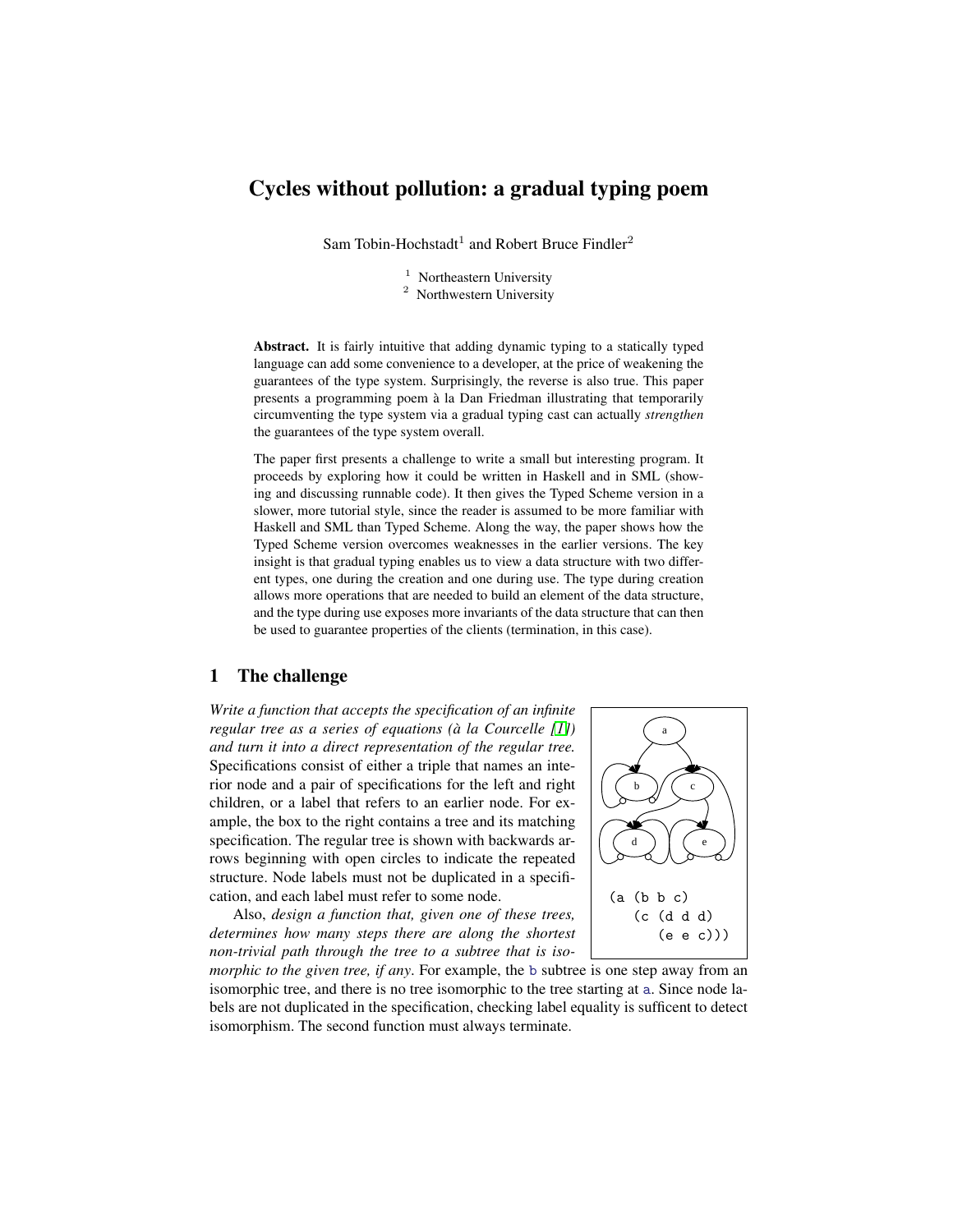## 2 A (nearly) perfect Haskell program

Writing this program in Haskell is natural. We represent tree specifications using the type STree and trees using the type ITree.

```
data STree = STree String STree STree | Link String
data ITree = ITree String ITree ITree
```
The function link converts tree specifications into regular trees and uses two mutually recursive helper functions, conv and find. The first just processes the tree, turning STree constructors into ITree constructors, until it hits a link label, at which point it calls find, which searches in the original tree for the corresponding node, and then returns it (after using conv to convert it, naturally).

```
link :: STree -> ITree
link main = conv main
  where conv :: STree -> ITree
        conv (STree str tl tr) =
             ITree str (conv tl) (conv tr)
        conv (Link str) =
             find main str []
        find :: STree -> String -> [STree] -> ITree
        find (STree str2 tl tr) str pending
           | str2==str = conv (STree str2 tl tr)
           | otherwise = find tl str (tr:pending)
        find (Link str1) str2 (p:ps) = find p str2 ps
```
The period function uses breath-first search to find the nearest occurrence of the same name in the tree, if one exists.

```
period :: ITree -> Maybe Int
period (ITree str tl tr) = bfs [(t1,1), (tr,1)] []
  where bfs :: [(ITree, Int)] \rightarrow [String] \rightarrow Maybe Intbfs [] visited = Nothing
        bfs ((ITree str2 tl tr,i) : rest) visited
         | str2==str = Just i
         | elem str2 visited = bfs rest visited
          | otherwise = bfs (rest ++ [(t], i+1), (tr, i+1)])
                             (str2:visited)
```
There are two flaws in this program. First, the type system does not reflect the constraint that the specification of the tree is well-formed (i.e., labels on nodes are unique and references to nodes are all defined). Second, the period function does not always terminate. Indeed, it may not even terminate on a tree returned by link, since link may be given an infinite (non-repeating) specification tree. This latter issue is simply because we are programming in Haskell, and seems unavoidable there. So, let us turn to SML where the specification trees cannot be infinitely large.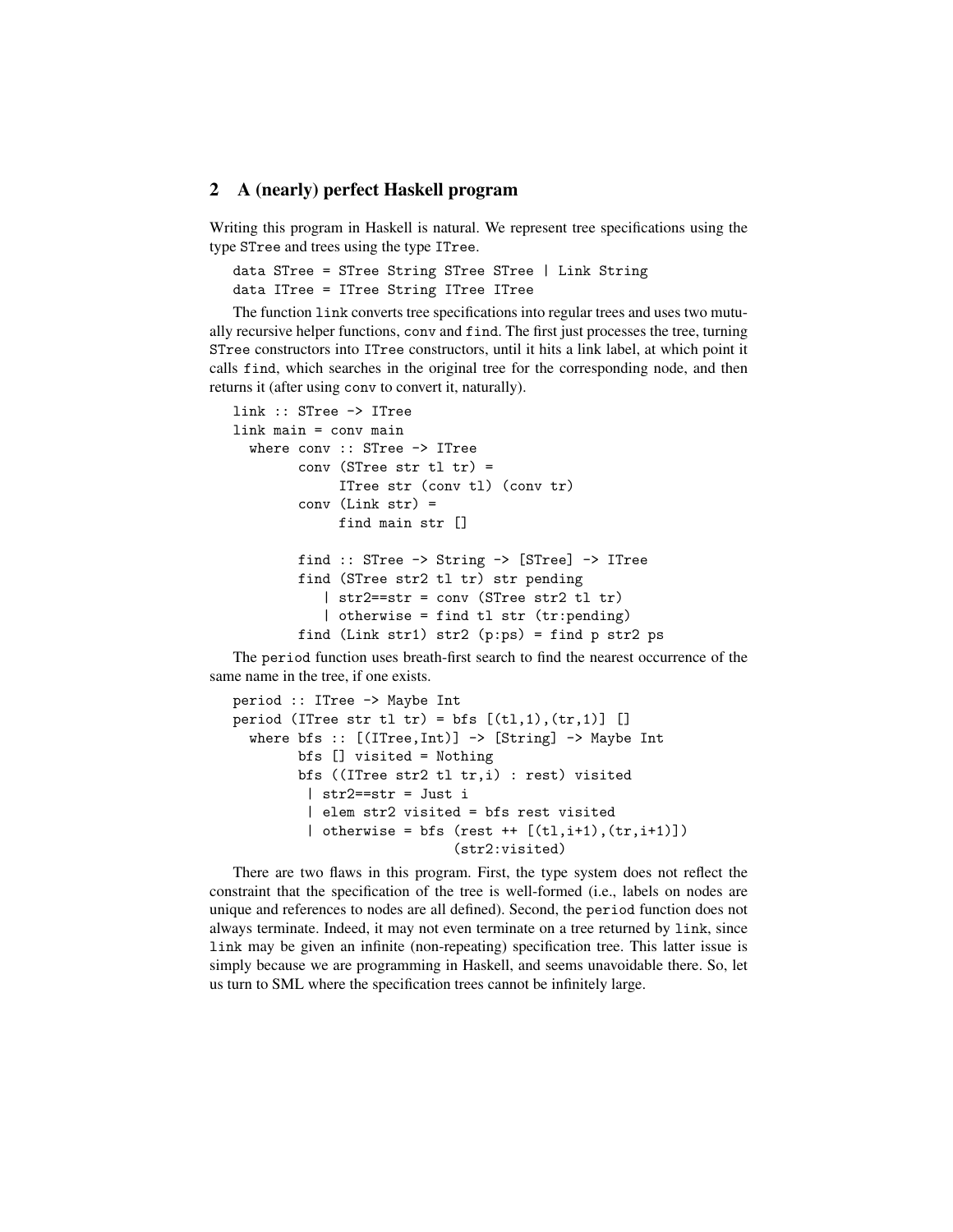#### 3 An SML port of the Haskell version

One fairly simple way to port this program to a strict language is to add a few thunks to judiciously delay evaluation. This section explores how to do that for SML, using these data types for the specification and the trees.

```
datatype stree=STree of string * stree * stree | Link of string
datatype itree=ITree of string * (unit->itree) * (unit->itree)
```
The code that builds the tree looks very similar to the Haskell variant in the previous section, but with a few thunks and applications in the appropriate places.

```
(*) link : stree \rightarrow itree *)fun link main = let
  fun conv (STree (str,tl,tr)) =ITree (str, fn() \Rightarrow convtl, fn() \Rightarrow convtr)| conv (Link str) = find main str []
  and find (STree (str2, t1, tr)) str pending =
      if (str2=str)
      then conv (STree (str2,t1,tr))
      else find tl str (tr::pending)
   | find (Link str1) str2 (p::ps) = find p str2 psin conv main end
```
The period function is also very similar to its Haskell counterpart, but with a few extra thunk applications.

```
(* period : ITree -> int option *)
fun period (ITree (str, t1, tr)) = let
  fun elem n 1 = exists (fn x => (n = x)) 1
  fun bfs [] visited = NONE
    | bfs ((\text{Three } (\text{str2}, \text{tl}, \text{tr}), i) :: \text{rest}) visited =
      if (str2=str) then SOME i else
      if (elem str2 visited) then bfs rest visited
      else bfs (rest O([tl(),i+1),(tr(),i+1)]) (str2::visited)
in bfs [(t1(),1),(tr(),1)] [] end
```
This version improves on the Haskell version because the period function terminates for all itrees produced by link. But it does not terminate for all values with type itree, since there are members of itree that are completely misbehaved. For example, the labels on change\_up's children change over time.

```
val change_up = let
  val r = ref 0fun f () = (r := !r+1; ITree (toString (!r), f, f))
in ITree("a",f,f) end
```
As this example also shows, using an abstract type to represent itree does not suffice, since the client would have no knowledge of how the type is implemented, always leaving the possibility of trees like change\_up. With that in mind, we turn to another possibile concrete type.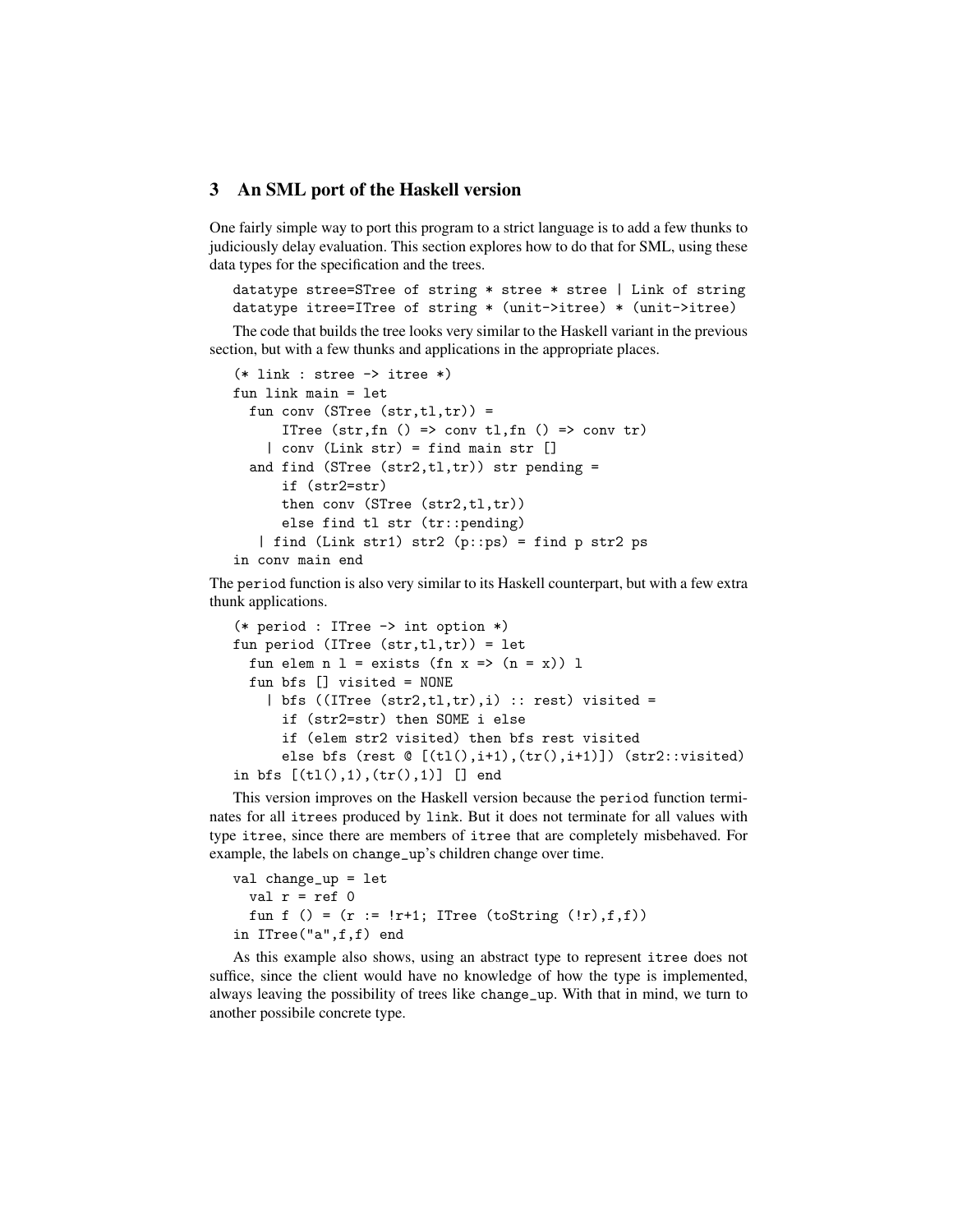## 4 Another imperfect SML version

One way to ensure that the graph is just a simple datastructure, and thus does not have changing children, is to use reference cells to build a cyclic data structure, using this datatype.

```
datatype itree = ITree of string *MaybeItree ref *
                 MaybeItree ref
```
and MaybeItree = I of itree  $|$  S of string

This version of link first sets up a ref cell with an empty list as a mutable memory and then, using the conv function constructs a finite tree with references that, using the MaybeItree type, contain either an itree in the case of proper children, or a string in the case of a Link in the specification. At each step, the corresponding nodes and strings are saved in the memory.

Once the conv function is finished, the tree is re-traversed, mutating each string reference to the correct itree by looking it up in the memory, thus creating the appropriate cycles.

```
(*) link : stree \rightarrow itree *)fun link main = let
  val memory = ref []
  fun conv (STree (str, t1, tr)) = let
      val t = I (ITree (str, ref (conv tl), ref (conv tr)))
      in memory := ((str, t) :: !memory);t
      end
    | conv (Link str) = S str
  fun lookup s = case (find (fn (s',)) = > s=s') (!memory))of SOME (,t) => t
  fun help (ITree (str,tl,tr)) =((case !tl of
           I it => help it
         | S str => tl := lookup str);
       (case !tr of
            I it => help it
          | S str => tr := lookup str))
in
    case conv main of
      I i => (help i; i)
end
```
The implementation of period for this version is quite similar to the earlier versions; the only differences are minor changes to reflect the different data structure.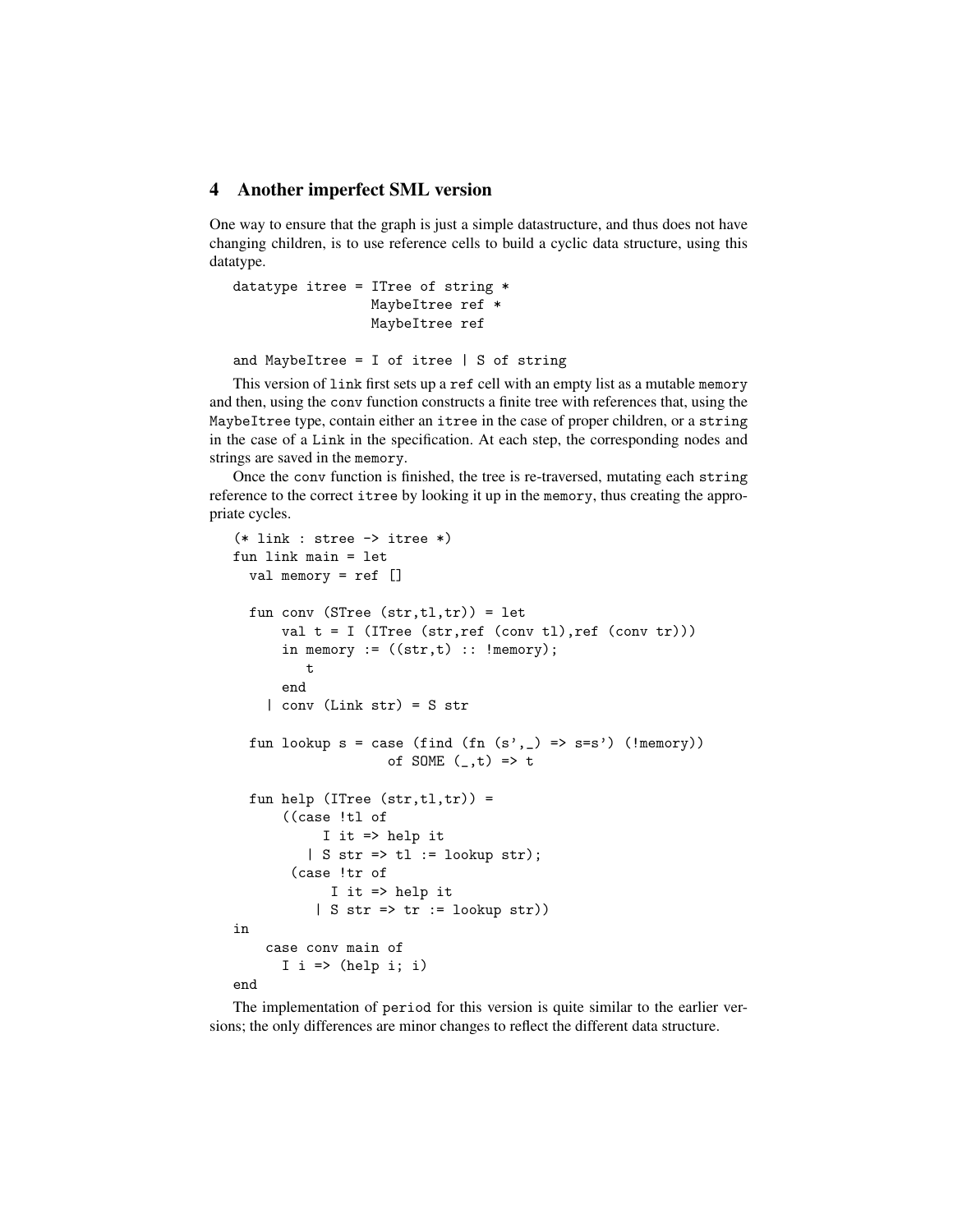```
(* period : ITree -> int option *)
fun period (ITree (str, ref (I t_l), ref (I t r_l)) = letfun bfs [] visited = NONE
    | bfs ((ITree (str2,ref (I tl),ref (I tr)),i) :: rest)
           visited =
      if (str2=str) then SOME i else
      if (elem str2 visited) then bfs rest visited
      else bfs (rest \mathbb{O}[(t1,i+1),(tr,i+1)]) (str2::visited)
in
  bfs [(tl,1),(tr,1)] []
end
```
This version improves on all of the previous version in that the type system now ensures that elements of the itree type are all structures and thus the period function for this variant is guaranteed to terminate for any well-typed input.

Unfortunately, in order to use a data structure-based representation for itree (and thus, in order to guarantee that period terminates) the type system must also expose the fact that the data structure is built with refs and therefore allow clients to mutate the graphs (which is arguably worse than allowing non-termination). Additionally, the representation exposes the MaybeItree type used in the construction of the tree, even though a finished tree will never have any children that are S string.<sup>[3](#page-4-0)</sup> Because of this, there are numerous locations in both the link and period code with incomplete matches since we, the programmers, know better than the type system what is possible.

## 5 Gradual typing to the rescue

Using Typed Scheme [\[2\]](#page-9-1) and contract checking, we can build a version of the code that,

- $-$  rejects ill-formed inputs to  $\frac{1 \text{ink}}{1 \text{mk}}$  with proper blame assignment,
- allows the type system to encode the knowledge that the elements of the type are simple structures (and thus help guarantee period terminates),
- without giving clients the ability to mutate the structure or exposing irrelevant details of the construction.

The plan is to use code like the second SML version, but improve it via contract checking and a gradual typing-style cast. Specifically, the itree type is much like the SML type, but the link function is exported with a type that refines its input to only accept well-formed graph specifications, and refines its output so that it hides the mutable nature of the itree type. Even better, the gradual type cast can hide the superfluous union type (the MaybeItree type in the SML version) from clients of link and period.

<span id="page-4-0"></span><sup>&</sup>lt;sup>3</sup> In Caml, one can construct a cyclic tree directly which helps avoid the extra union, e.g.: type itree = { name : string; mutable l : itree; mutable r : itree } let rec  $t = \{ name="a"; l=t; r=t \}$  in  $t end$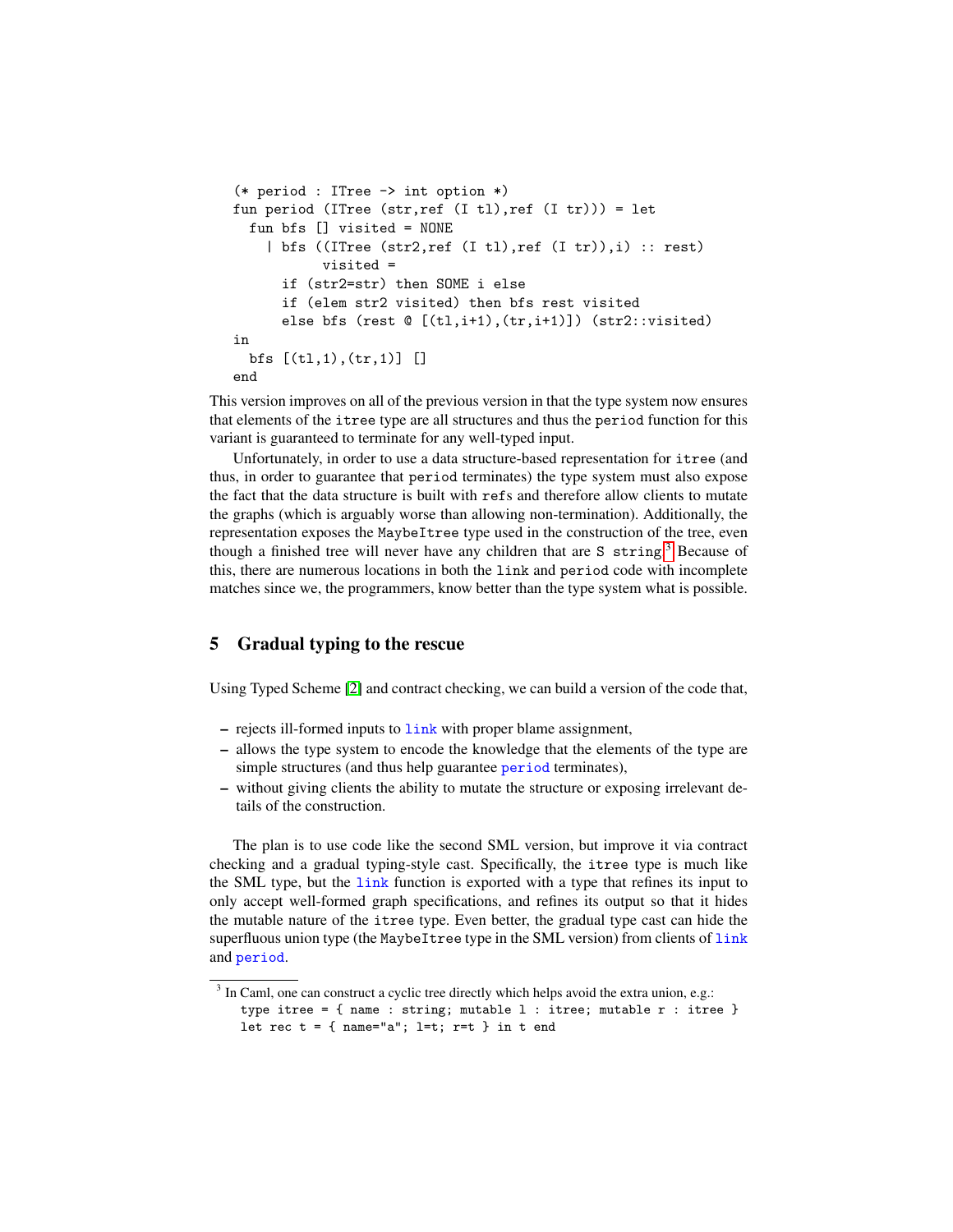#### 5.1 Tree Construction

Type Scheme programs consist of a set of closed, first-order modules that encapsulate different parts of the program and act as the principals for blame assignment. Each module begins with a #lang line indicating the language of the module, in this case #lang typed-scheme indicates Typed Scheme. Next comes a type declaration for maybeitree, saying that it can either be a Symbol or an itree.

(define-type-alias maybe-itree (U itree Symbol))

The itree type is introduced by a structure declaration whose fields are name, left, and right and have types String, maybe-itree, and maybe-itree respectively. The type maybe-itree is a union which is either a Symbol or an actual itree. This takes the place of the SML type MaybeItree. Finally, the #:mutable keyword indicates that the fields can be mutated.

(define-struct: itree ([name : Symbol] [left : maybe-itree] [right : maybe-itree])

#:mutable)

In addition to introducing the type itree the define-struct: declaration introduces the constructor function make-itree for making new nodes, the selectors itree-name, itree-left and itree-right for extracting the value of the fields and set-itree-left! and set-itree-right! for changing the contents of the left and right children.

In contrast to the SML and Haskell code, there is no need for a new datatype with explicit injection and projections for the specification trees. Instead, we simply describe the type STree as either a Symbol or a list containing a Symbol and two STrees.

```
(define-type-alias STree
  (Rec ST (U Symbol (List Symbol ST ST))))
```
Next, the function all-valid-links? gives the precise specification for valid inputs to link, written in terms of all-nodes and all-links that return all of names of the nodes and all of the names that refer to other nodes, respectively.

```
(: all-valid-links? (STree -> Any))
(define (all-valid-links? s)
  (: all-nodes (STree -> (Listof Symbol)))
  (define (all-nodes s)
    (match s
      [(\text{list s tl tr})(cons s
              (append
              (all-nodes tl)
              (all-nodes tr)))]
      [s'(\cdot)]
```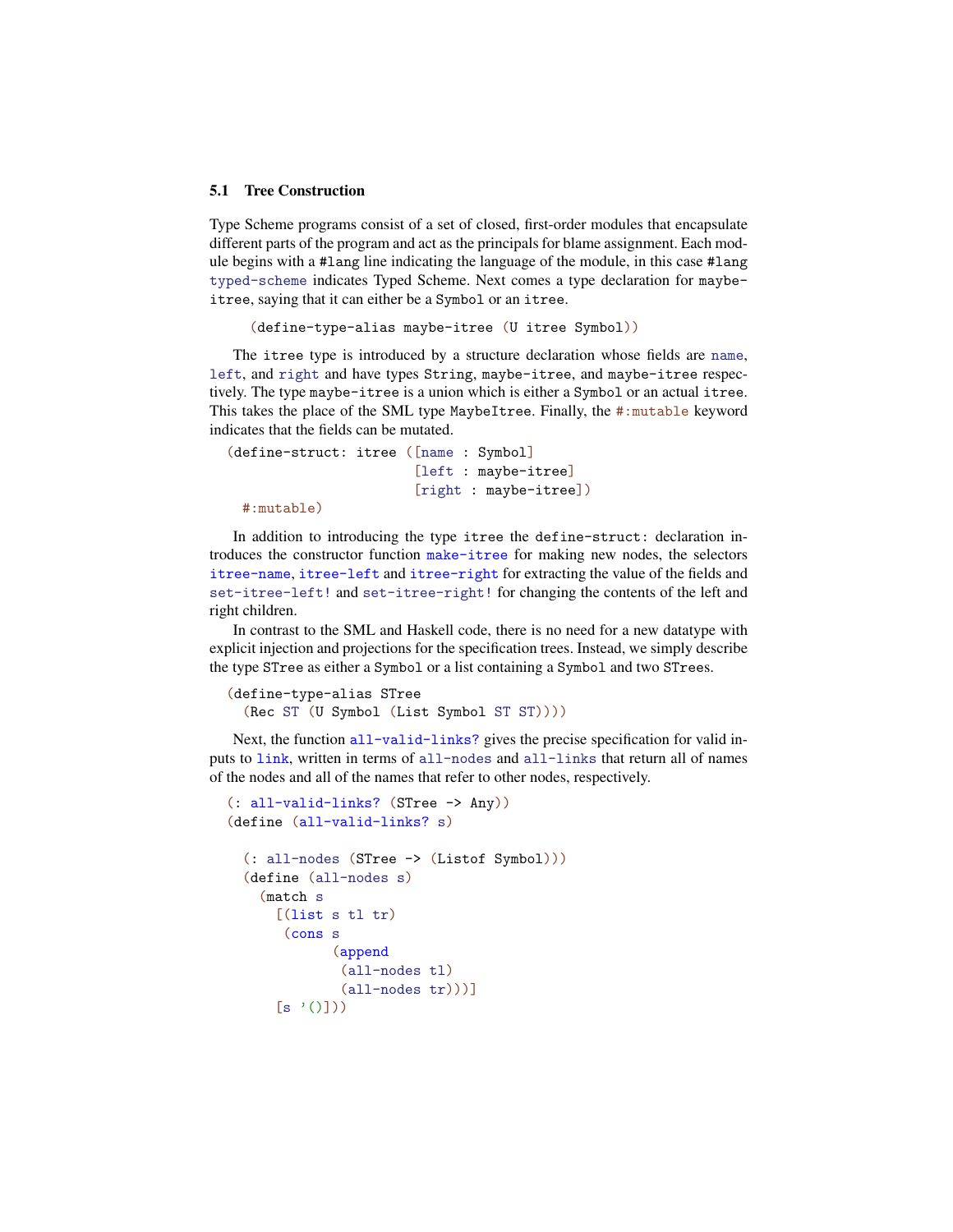```
(: all-links (STree -> (Listof Symbol)))
(define (all-links s)
  (match s
    [(list s tl tr) (append (all-nodes tl) (all-nodes tr))]
    [(? symbol? s) (list s)]))
(\text{andmap } (\lambda: ([e : Symbol]) \text{ (memq } e \text{ (all-nodes s)}))(all-links s)))
```
The type of  $\frac{1}{nk}$  exploits all-valid-links? predicate to build a refinement type [\[3\]](#page-9-2), in this case refining STree, the input type for the all-valid-links? predicate.

```
(: link ((Refinement all-valid-links?) -> itree))
```
The implementation of  $\frac{\text{link}}{\text{link}}$  is very similar to the SML version earlier. The only significant change is the use of a mutable hash table instead of the list ref as in the SML code (simply because this is the idiomatic choice in PLT Scheme code). Hashtables in PLT Scheme are constructed with make-hash, updated with hash-set! and accessed with hash-ref.

```
(define (link main)
 (: memory (HashTable Symbol itree))
 (define memory (make-hash))
 (: conv (STree -> maybe-itree))
 (define (conv s)
    (match s
      [(list str t1 tr)](let ([t (make-itree str (conv tl) (conv tr))])
         (hash-set! memory str t) t)]
      [(? symbol? str) str]))
 (: ans maybe-itree)
 (define ans (conv main))
 (: help (itree -> Void))
 (define (help t)
    (match t
      [(struct itree (  t1 tr))](if (symbol? tl)
           (set-itree-left! t (hash-ref memory tl))
           (help tl))
       (if (symbol? tr)
           (set-itree-right! t (hash-ref memory tr))
           (help tr))))
 (if (itree? ans)
      (begin (help ans) ans)
      (error 'link "link as parent")))
```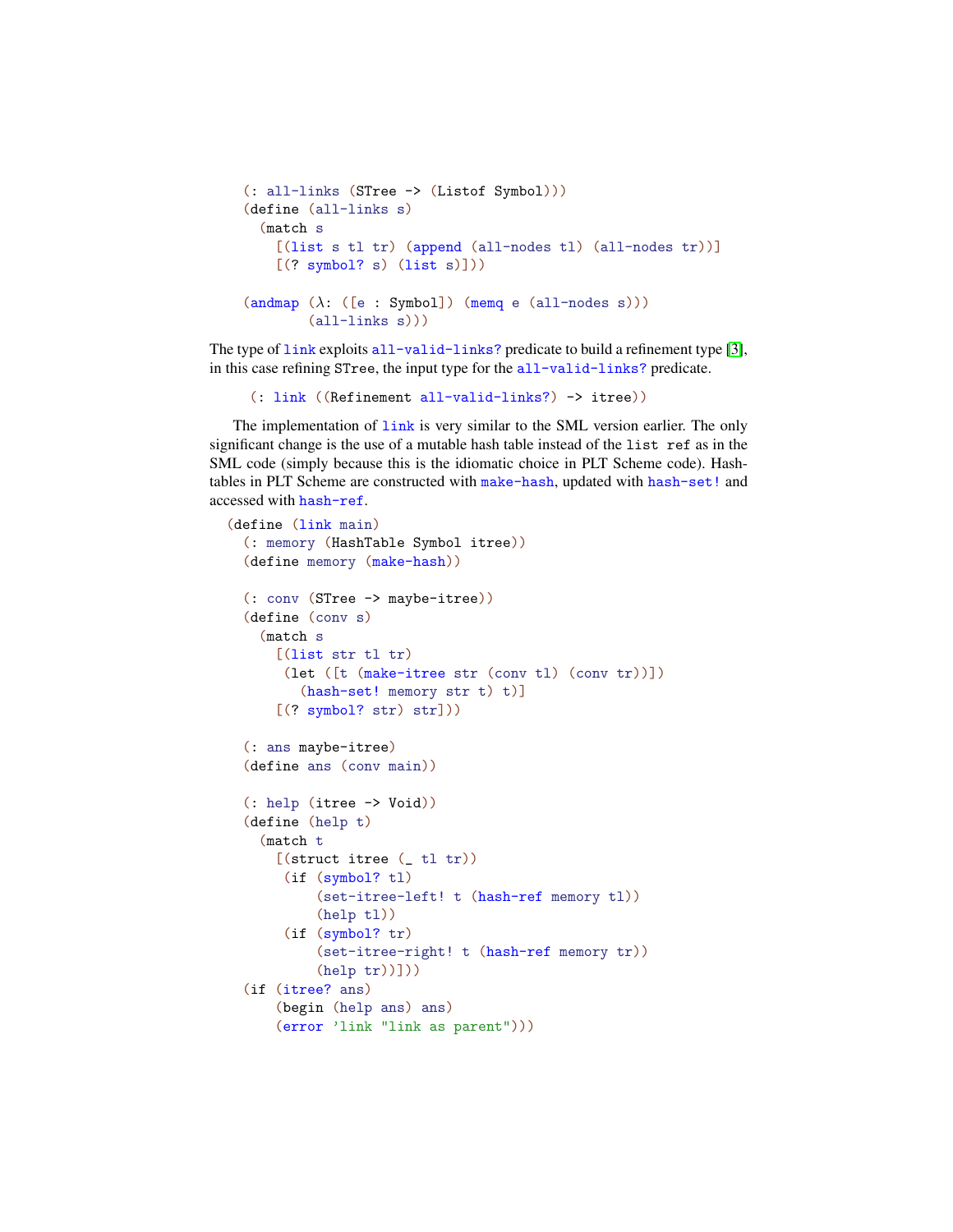We then provide the identifiers from the module that we want other modules to be able to use. Notably, we do not provide the mutator functions for the itree structure.

```
(provide (except-out (all-defined-out)
                     set-itree-name!
                     set-itree-left!
                     set-itree-right!))
```
#### 5.2 Tree Use

In a second module, also written in Typed Scheme, we begin by importing the structure type from the implementation module.

```
(require-typed-struct itree ([name : Symbol]
                              [left : itree]
                              [right : itree])
                      "itree.ss")
```
This specifies that we wish to require all of the relevant identifiers from the "itree.ss" module, with the appropriate types. The Typed Scheme implementation automatically inserts gradual typing casts to ensure that these types are upheld by both parties. Note that the specification of the types excludes the possibility that either the left or right field of an itree might be a Symbol. Therefore, code in the new module does not have to deal with this possibility, localizing the implementation details.

Next we refer to the just-imported itree type to require the link function.

```
(require/typed "itree.ss" [link (STree -> itree)])
```
This specifies that the link function consumes an STree and produces an itree according to the specifications described in the previous require.

We can now define the **period** function.

```
(: period (itree -> (U Number #f)))
(define (period it)
  (: bfs ((Listof (Pair itree Number)) (Listof Symbol)
           \rightarrow (U Number #f)))
  (define (bfs stack visited)
    (match stack
      [\cdot] () #f]
      [(\text{cons} (\text{cons} (\text{struct} \text{itre} (\text{str2 t1 tr}))) i) \text{rest})(cond
          [(eq? str2 (itree-name it)) i]
          [(memq str2 visited) (bfs rest visited)]
          [else (bfs (append rest
                                (list (cons tl (add1 i))
                                       (cons tr (add1 i))))(cons str2 visited))])]))
  (bfs (list (cons (itree-left it) 1) (cons (itree-right it) 1))
       '()))
```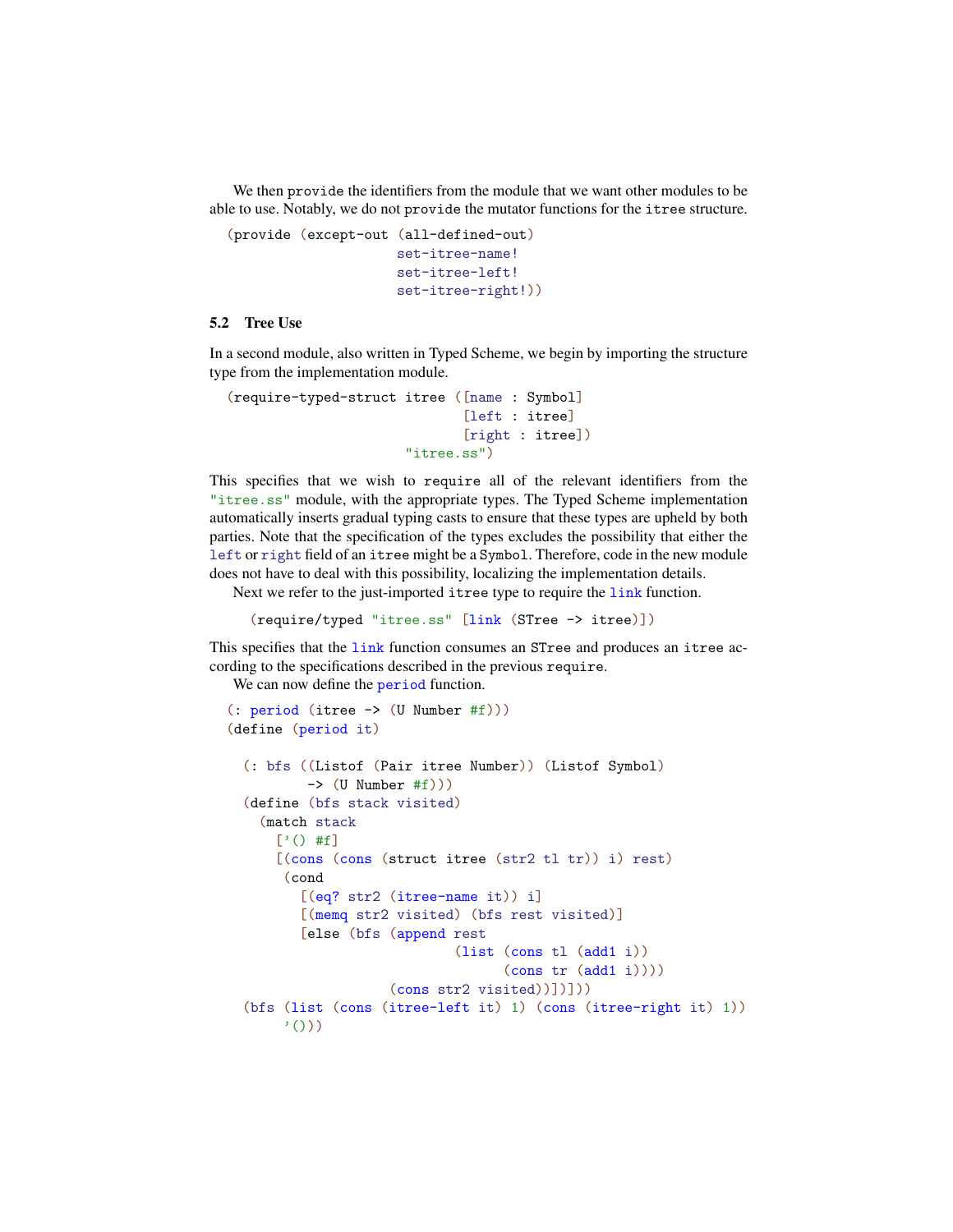This definition never considers the case that an itree might have a Symbol as one of its children. It is otherwise a simple translation of the SML code, but one that is guaranteed not to fail at runtime.

We can now use the link function to construct an regular tree from our original s-expression specification.

```
(define at (\text{link }') (a (b b c)
                         (c (d d d)
                             (e e c)))))
```
Then the period function determines that the root of the original tree has no path back to itself, the left subtree has itself as a direct child, and the right subtree's grandchild is itself again.

```
> (list (period at)
        (period (itree-left at))
        (period (itree-right at)))
 (fff 1 2)
```
If we had incorrectly implemented the link function, the contract checker would have caught the mistake and properly signaled blame. For example, leaving out the call to help in the body of link results in this message:

```
(interface for itree-left) broke the contract
(-> itree? itree?) on itree-left;
expected <itree?>, given: b
```
This error correctly blames the interface for the import of the itree-rest selector.

## 6 Conclusion

The use of contracts to mediate between typed and untyped code holds great promise for enabling migration from scripts to programs. But it also can be used in contexts where types are already present, and *strengthen* the guarantees provided by the type system.

In this paper, we have described a simple problem involving the construction and processing of regular trees, and implemented solutions in three languages: Haskell, SML and Typed Scheme. In the Typed Scheme solution, we are able to avoid the infinite trees of the Haskell and lazy SML versions, and avoid the unnecessary wrapping of both the SML data definitions. We are left with a simple data definition for clients, with the complexity of construction hidden behind the module boundary and enforced by Typed Scheme in conjunction with the PLT Scheme contract system.

## Acknowledgments

Many thanks to Matthias Felleisen, Jesse Tov, Fritz Henglein, Felix Klock, and the STOP 2009 anonymous reviews for their feedback on this paper.